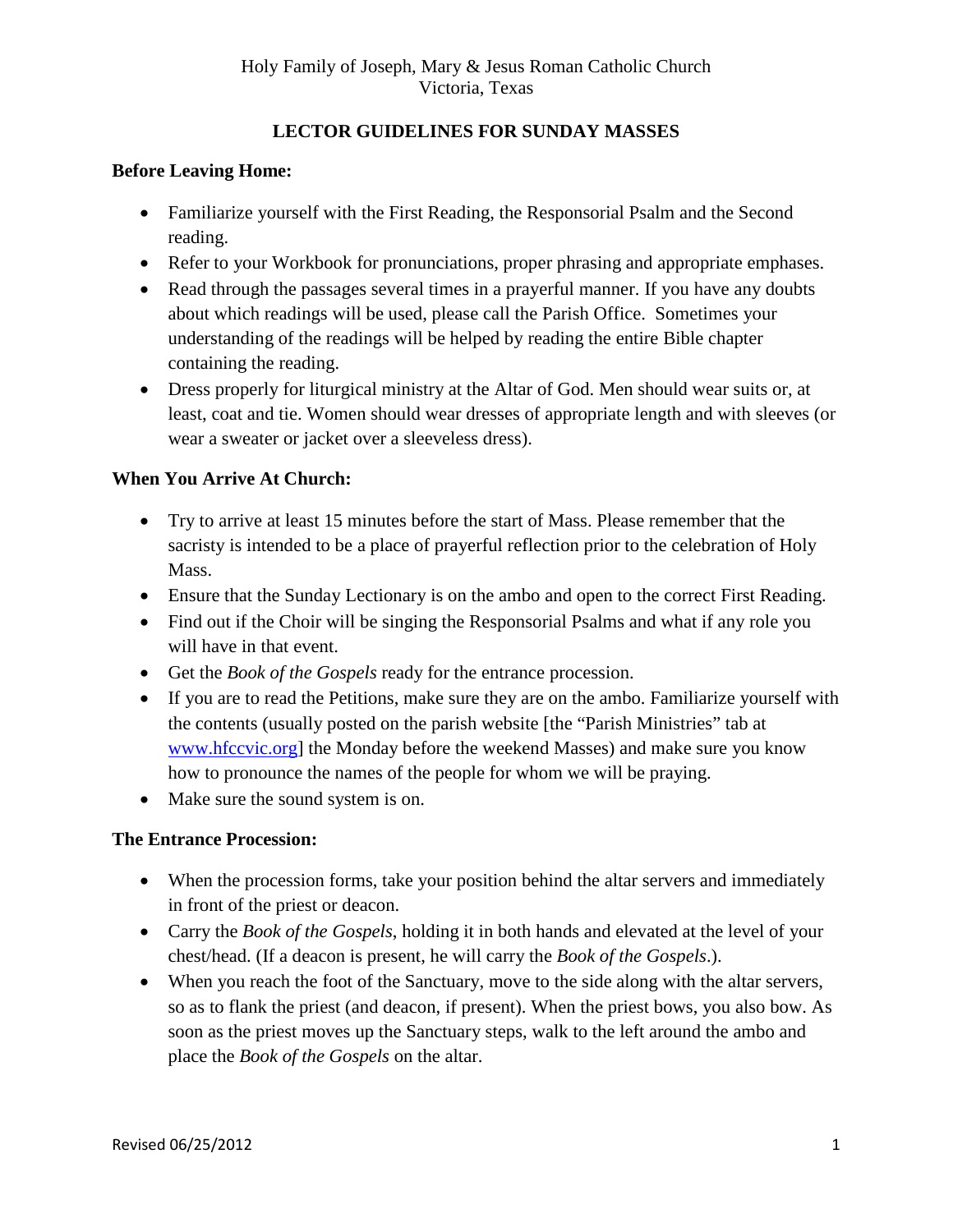- Slightly spread apart the two covers of the *Book of the Gospels* and stand it up **in the middle of the altar**. If you have any concerns that the *Book of the Gospels* may fall, lay it flat on the altar.
- Then take your seat in the reserved Lector pew (your family/friends are welcome to join you).

## **At The Ambo:**

- When the priest concludes the Collect, he will sit down. That is your cue to approach the ambo. Do not rush!
- Adjust the microphone as needed.
- When the Assembly has been seated, begin by announcing the name of the reading, (e.g. "A Reading from the Book of Samuel"). **NEVER** say "The first reading is…." Read exactly (adding nothing) what is written in the Lectionary.
- Read slowly. Remember that the Assembly's brains do not work as fast as your mouth. They must be given time to create "pictures" of your words in their minds. You are not just reading…you are painting a picture, telling a story.
- When you have concluded the reading, pause for about five seconds and say, "The Word" of The Lord"
- If the Responsorial Psalm is to be recited rather than sung by the choir, pause for about 15 seconds before announcing the Assembly response. After you have completed each verse, raise your arm slightly to signal the Assembly that they are to respond.
- At the conclusion of the Responsorial Psalm, begin the Second Reading in the same manner as the First Reading. **When finished, close the Lectionary, pick it up, and take it with you to the reserved Lector pew.**
- During the Creed, if the deacon is not present, begin walking to the ambo when we say "I believe in one, holy, catholic and apostolic Church." **DO NOT WAIT UNTIL THE CREED IS FINISHED!** If the deacon is present, he will read the Prayers of the Faithful. If the *Book of The Gospels* is still on the ambo, place it on the shelf inside the ambo. The priest will introduce the Prayers of The Faithful, after which the lector should begin reading the petitions. After each petition, raise your arm slightly to signal the Assembly that they are to respond. When finished, remain at the ambo until the priest concludes the Prayer. Then return to the reserved Lector pew.

### **Conclusion:**

• At the end of Mass, the priest will reverence the altar and descend to the foot of the Sanctuary and face the altar. That is your cue to join the altar servers, priest (and deacon, if present) at the foot of the Sanctuary. Bow when the priest bows, then turn and allow the altar servers to precede you in the recessional. *Do not carry out the Book of The*